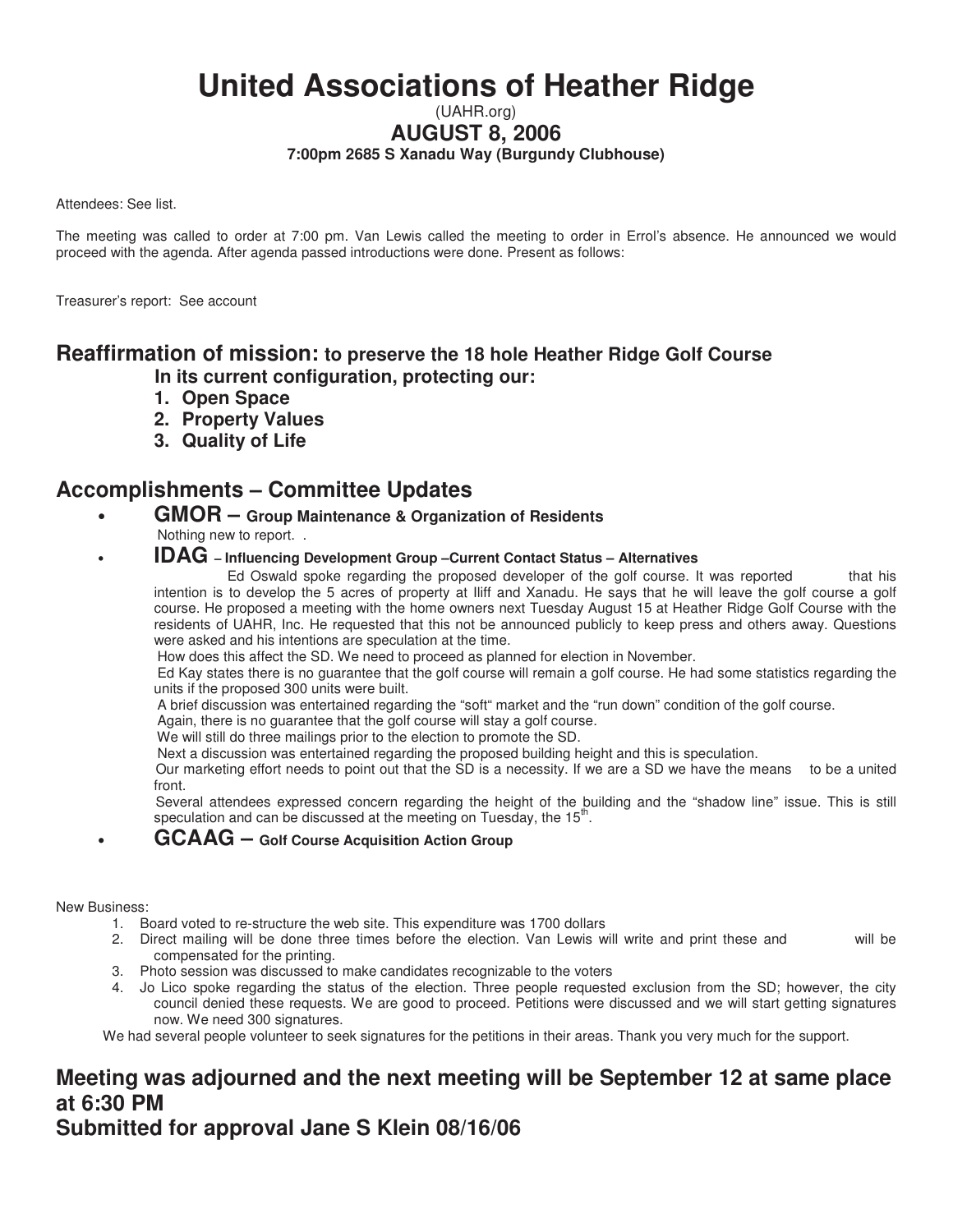| <b>United Associations of Heather Ridge - UAHR.org</b> |         |            |                                 |               |                                                             |                                 |  |
|--------------------------------------------------------|---------|------------|---------------------------------|---------------|-------------------------------------------------------------|---------------------------------|--|
| 4/5/2006 Total Contributions<br>\$43,590               | # Homes | # Homes on | <b>Golf Course Contributors</b> | $\frac{9}{6}$ | <b>Gof Course</b><br><b>Contributor Contributor</b><br>$\%$ | <b>Cont</b><br>%<br><b>Rank</b> |  |
| <b>Burgundy</b>                                        | 120     | 48         | 33                              | 28%           | 69%                                                         | 5                               |  |
| <b>Chimney Hill</b>                                    | 116     | 54         | 20                              | 17%           | 37%                                                         | 4                               |  |
| <b>Cobblestone</b>                                     | 74      | 56         | 14                              | 19%           | 25%                                                         | $\overline{7}$                  |  |
| <b>Cobblestone Crossing</b>                            | 150     | 63         | 13                              | 9%            | 21%                                                         | 6                               |  |
| <b>Country Club Ridge</b>                              | 64      | 39         | 16                              | 25%           | 41%                                                         | 9                               |  |
| <b>Double Tree</b>                                     | 24      |            | 6                               | 25%           |                                                             | 10                              |  |
| <b>Fairway 16</b>                                      | 116     | 44         | 42                              | 36%           | 95%                                                         | 3                               |  |
| <b>**Heather Ridge South</b>                           | 176     | 54         | 66                              | 38%           | 122%                                                        | 1                               |  |
| <b>Sausalito</b>                                       | 159     | 84         | 46                              | 29%           | 55%                                                         | 2                               |  |
| <b>Strawberry (100 out of 328)</b>                     | 100     | 23         | 17                              | 17%           | 74%                                                         | 8                               |  |
| Other:                                                 |         |            |                                 |               |                                                             |                                 |  |
| <b>Friends of Heather Ridge</b>                        |         |            | 6                               |               |                                                             |                                 |  |
| <b>Unknown</b>                                         |         |            | $\overline{7}$                  |               |                                                             |                                 |  |
| <b>NEC</b>                                             |         |            | 2                               |               |                                                             |                                 |  |
| <b>Total Homes --&gt;</b>                              | 1,099   | 465        | 244                             | 22%           | 52%                                                         |                                 |  |

**7/28/2006 Total Contributions \$49,439**